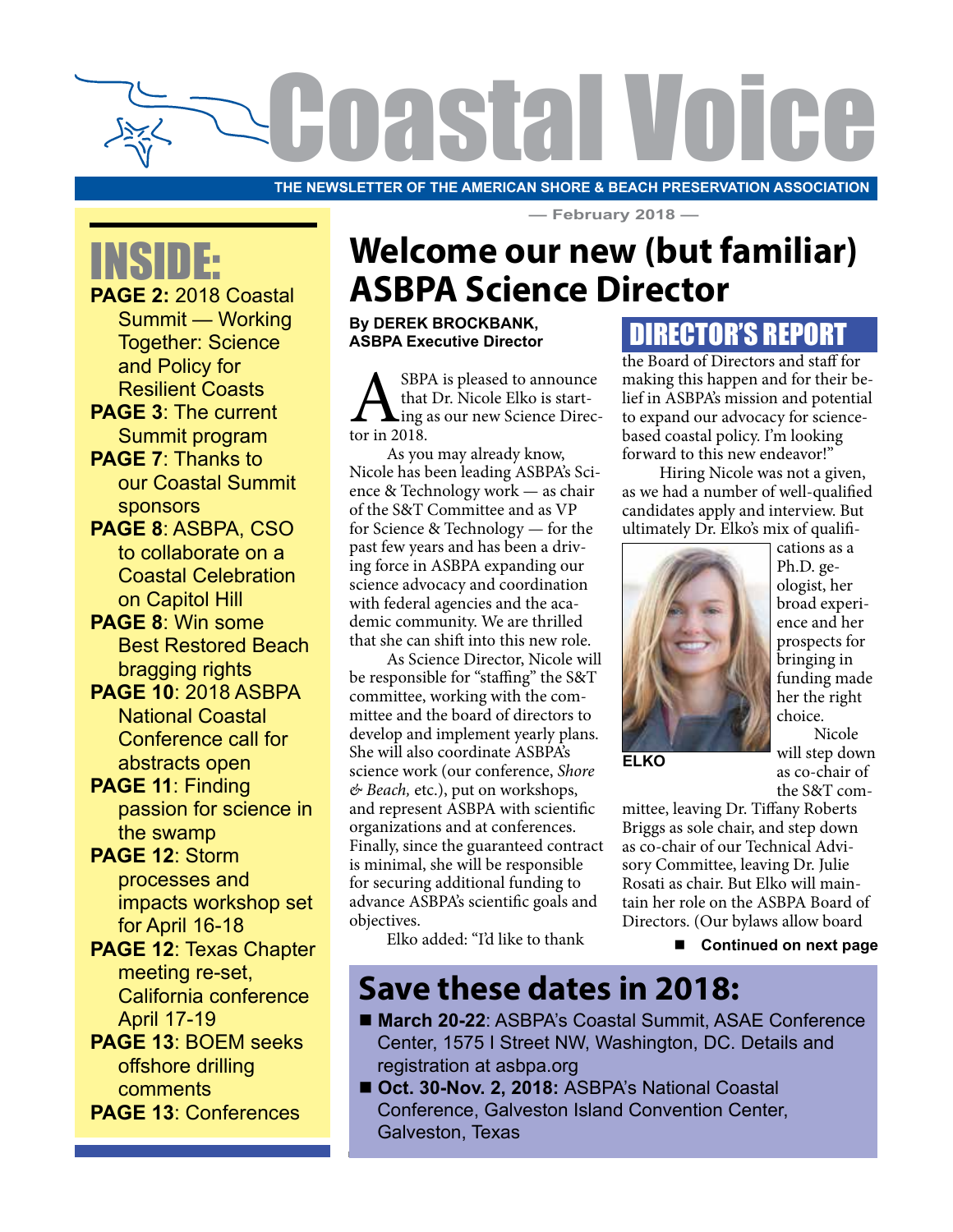#### **Welcome to the newest member of the ASBPA family**

*Fiona Kate Brockbank was born on Jan. 13; she weighed 7 pounds 4 ounces and was 19 inches long.* ❖



### **Elko————————————————–––**

members to be contracted by ASBPA up to \$25,000 annually, so our hope is that she will help bring in enough revenue to fund her contract that she will eventually need to step down as board member.)

Nicole can be reached at Nicole. Elko@asbpa.org or (834) 371-7082.

This would not have been possible without generous contributions from many of our members and some of our most distinguished scientists. Thanks to everyone who contributed at the National Coastal Conference, and in particular to the following individuals and companies who generously donated to fund this position:

- • Maura Boswell
- Russ Boudreau/Moffatt & Nichol
- Derek Brockbank
- **Brian Caufield**
- Ralph Clark
- Shannon Cunniff
- Scott Douglass
- Hany Elwaney
- Reinhold Flick
- Continued from page 1 **• Bill Dally** 
	- Kim Garvey
	- Gooderham & Associates Inc.
	- • Miles Hayes
	- Tom Herrington
	- Tim Kana/Coastal Science & Engineering
	- Paul D. Komar
	- Linda Lillycrop
	- Jerry Mohn
	- Northeast Shore & Beach Preservation Association
	- • Britt Raubenheimer
	- Tom Richardson
	- Julie Rosati
	- Greg Rudolph/Carteret County, NC
	- Peter Seidle/Applied Technology & Management
	- Allen Ten Broek
	- Aram Terchunian/First Coastal
	- Gordon Thomson
	- Reuben Trevino/Galveston Park Board
	- Richard Weggel
	- Kurt Williams
	- Ken Willson/APTIM  $\clubsuit$

#### 2018 Coastal Summit: **Working Together: Science and Policy for Resilient Coasts**

#### **By MICHAEL WALTHER, 2018 Coastal Summit co-chair**

**D**iffering opinions are broadly<br>reflected in today's media. In<br>exist on almost every issue surroundreflected in today's media. In our political world, differences ing the role and reach of government. ASBPA actively seeks to bring the light of science and facts to the federal arena to ultimately benefit ASBPA members and coastal communities. Congress wrestles with these issues; as responsi-



ble citizens, we are called to become engaged in the arena.

As the voice of a cause or issue, Washington lobbyists seek to influence political decisions. They achieve success

through their understanding of how the federal government works, as well as the associated rules, regulations, and laws. According to OpenSecrets.org, in 2017, about 11,000 active federal lobbyists spent over \$2.4 billion on lobbying. Our elected officials have many voices seeking their attention. Through the 2018 ASBPA Summit, we have the opportunity to bring the strength of our collective voice to Washington.

To improve understanding of pertinent coastal rules, regulations, and laws, the Summit offers:

**Plenary sessions** — featuring speakers from Congress, FEMA, USACE and NMFS, CEQ and BOEM — with discussion of discuss ASBPA's legislative agenda and guidance for effective meetings with your legislator and/or federal agencies.

■ Continued on page 7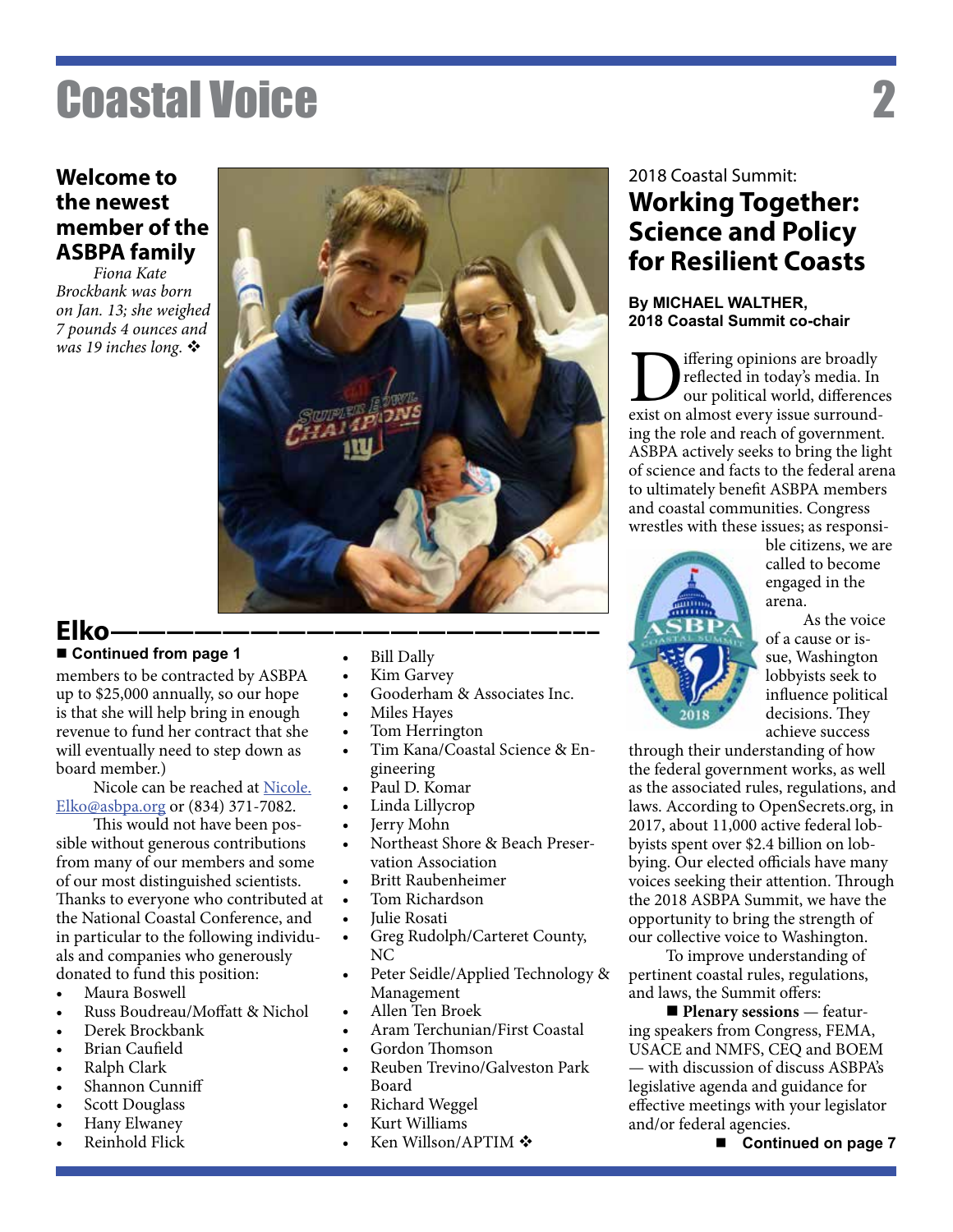

ASBPA Coastal Summit 2018

## **"Working Together: Science & Policy for Resilient Coasts"**

**Dates: Tuesday, March 20, 8 a.m. – Thursday, March 22, noon**

**Online registration open at www.asbpa.org**

Join us for three days of policy and advocacy

**ASAE Conference Center ● 1575 I Street NW, Washington, DC**

#### **DRAFT PROGRAM**

Program as of Jan. 29, 2018 Subject to change

### Tuesday, March 20

10:00 a.m. Registration opens

8:00-11:45 a.m. ASBPA Board of Directors' meeting

#### **"ASBPA's Legacy"**

*Day Moderator: Joan Pope*

1:00 p.m. Welcome

- Joan Pope, Kathleen Riely and Michael Walther, Summit co-chairs
- Derek Brockbank, ASBPA Executive Director, and Kate Gooderham, ASBPA Managing Director
- 1:15-1:45 p.m. Keynote: "The Corps' Role in Integrated Coastal Restoration"
	- Lt. General Todd T. Semonite, Chief of Engineers, U.S. Army Corps of Engineers (invited)
- 1:45-2:45 p.m. "Agency Response to Executive Order (EO) 13807: Establishing Discipline and Accountability in the Environmental Review and Permitting Process for Infrastructure Projects"
	- Ted Boling, Council on Environmental Quality (CEQ), Associate Director for NEPA (invited)
	- Dale Beter, U.S. Army Corps of Engineers (USACE), Interim Regulatory Program Manager, South Atlantic Division/Program Manager, Jacksonville District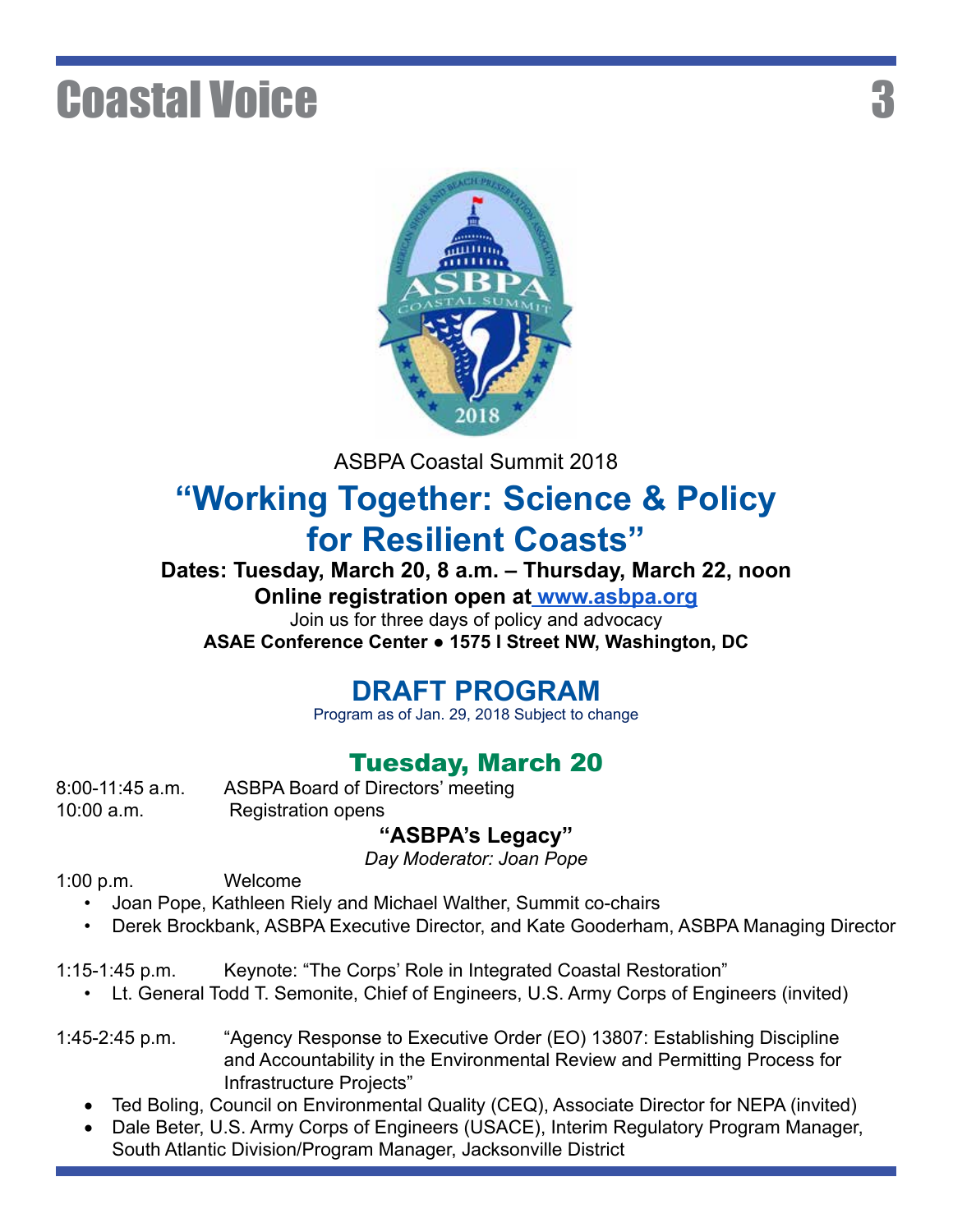- Cathy Tortoricci, National Marine Fisheries Service (NMFS), Chief ESA Interagency Cooperation Division Office of Protected Resources
- Jennifer Bucatari, Oceanographer, BOEM Office of Environmental Programs
- Moderator: Ken Willson

2:45-3:10 p.m. BOEM presentation on national oil & gas program — panel to be named

3:10-3:35 p.m. Break

3:35-4:35 p.m. "RSM panel on merging science and policy"

- Mindy Simmons, Senior Policy Advisor, USACE Headquarters,
- Elizabeth Godsey, Coastal Engineer, USACE Mobile District
- Steven Goldbeck, Chief Deputy Director, San Francisco Bay Conservation and Development **Commission**
- Moderator: Derek Brockbank

4:35-5:05 p.m. "ASBPA Science and Policy Working Together"

- Nicole Elko, ASBPA Science Director;
- Michael Walther and Kathleen Riely, ASBPA Government Affairs co-chairs

5:05-5:30 p.m. "Making Your Best Case for the Coast: Optimizing Hill and Advocacy Visit Time"

• Michael Rogers, Legislative Assistant, U.S. Rep. Frank Pallone (D-NJ)

5:30 p.m. National Coastal Conference organizational meeting

• Reuben Trevino, Ashley Judith and Cris Weber, conference co-chairs

5:45 p.m. Awards

6-7:30 p.m. Chill Out Time

## Wednesday, March 21

#### **"Emerging Issues"**

*Day Moderator: Mike Walther*

7:45 a.m. Continental breakfast

8:00-9:00 a.m. "Best Restored Beaches: Sharing Best Practices"

2017 BRB award winners panel:

- Dauphin Island, AL Mayor Jeff Collier
- Phipps Ocean Park, FL -- Palm Beach, FL, Mayor Gail L. Coniglio
- Popponesset Spit, MA Tara Marden, Project Manager, Woods Hole Group
- Prime Hook Beach, DE Bart Wilson, Coastal Resilience Coordinator, North Atlantic Landscape Conservation Conservation Cooperative
- Sandbridge Beach, VA Dan Adams, Coastal Program Manager, Virginia Beach
- Moderator: Lee Weishar, Best Restored Beaches Chair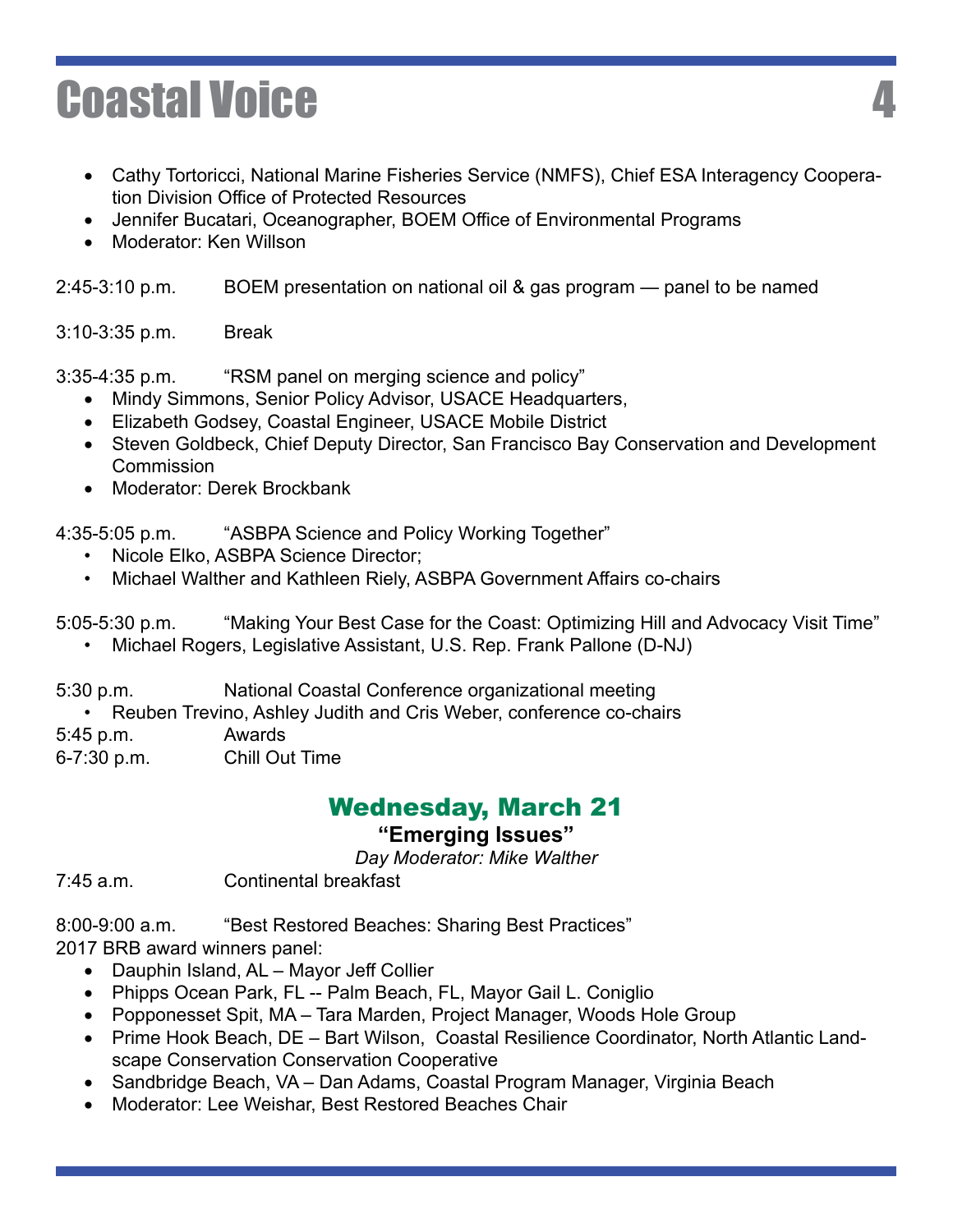9:00-9:45 a.m. Keynote: Nick Shufro, Assistant Administrator, Risk Management, Federal Insurance & Mitigation Administration, FEMA/DHS

9:45-10:15 a.m. Break

10:15-11:30 a.m. "Storm Surge Panel"

- Chris Penney, FEMA, National Hurricane Program Manager
- Donald E. Cresitello, USACE, Senior Coastal Planner
- Dr. Rick Knabb, The Weather Channel, Hurricane Expert and Tropical Program Manager
- Josh Friedman, Director of GIS, New York City Emergency Management

#### *Wednesday afternoon:*

Advocacy visits (advance reservations required) – Times and meeting places to be determined

1. U.S. Army Corps of Engineers (USACE), 2-4 pm (tentative)

- 2. Federal Emergency Management Agency (FEMA)
- 3. U.S. Fish & Wildlife Service (USFWS)
- 4. National Marine Fisheries Service (NMFS)
- 5. Bureau of Ocean Energy Management (BOEM)

4:30-5:30 p.m. Hill Briefing with Coastal States Organization

- "The 2018 Congressional Agenda, and Getting to Know ASBPA and CSO"
- Staff, Transportation & Infrastructure Committee, U.S. House of Representatives
- • Staff, Commerce Committee, U.S. Senate
- Moderators: Bradley Watson, Coastal States Organization, and Derek Brockbank, ASBPA

5:30-7:30 pm Coastal Celebration Reception — Room 902, Hart Senate Office Building **Sponsored by Great Lakes Dredge & Dock Co.**

#### Thursday, March 22

#### **"What's Next"**

*Day Moderator: Kathleen Riely*

8:00 a.m. Continental breakfast

8:30-9:10 a.m. "What we heard from the agencies: A recap"

• Michael Walther, ASBPA Govt, Affairs Committee co-chair

• Mark Osler, ASBPA advocacy chair

9:10-9:40 a.m. "What we heard from the Hill: A recap"

- Tony Pratt, ASBPA President
- Derek Brockbank, ASBPA Executive Director

9:40-9:55 a.m. Break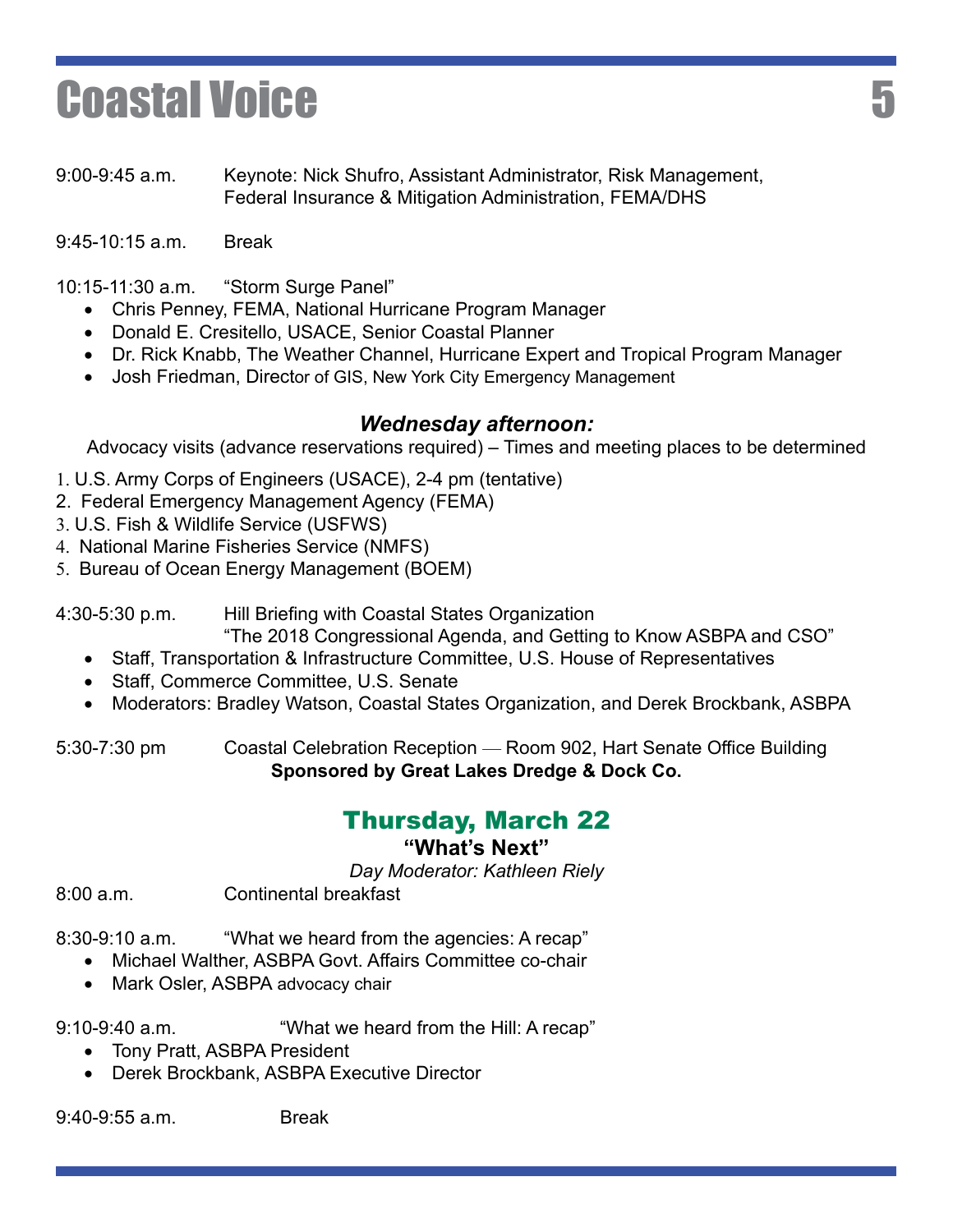9:55-10:25 a.m. "Local Funding Options"

• Peter Ravella, owner, Peter A. Ravella Consulting

10:25-11:00 a.m. "Planning for Natural Hazards and Climate Change Adaptation"

• Gavin Smith, Coastal Resilience Center, University of North Carolina

11:00-11:35 a.m. "Innovative Financing for Coastal Resilience" Lynn Scarlett, Global Managing Director for Public Policy, The Nature Conservancy

#### 11:35-11:45 a.m. Next steps and wrap up

• Conference chairs, Derek Brockbank, ASBPA Executive Director

#### Noon — Adjourn

1-5 p.m. \*Short Course: Project management

This course outlines the diverse expertise in a wide variety of areas required to make up an effective project team, and to enable project managers to more efficiently coordinate activities among and between the various specialist elements. This includes facilitating a well-integrated effort that will expedite completion of both large and small projects which often are complicated due to the interdisciplinary composition of the project team, managing the project design, project team and client expectations for an increasing number of projects that have various physical, environmental, and stakeholder constraints. It is one of 10 modules that make up the Certified Coastal Practitioner credential.

ASBPA and Coastal Zone Foundation (CZF) have teamed up together to present a series of short courses as modules for the Certified Coastal Practitioner credential. Professional development certificates will be awarded to those who successfully complete the module.

#### *Registration fees before Feb. 20:* **\$ 395/member ■ \$ 495/nonmember**

|                              | <b>ASBPA</b> | Non-ASBPA Student |        | Student     |
|------------------------------|--------------|-------------------|--------|-------------|
|                              | member       | member*           | member | non-member* |
| Until midnight Feb. 20       | \$395        | \$495             | \$75   | \$100       |
| After Feb. 20                | \$445        | \$545             | \$75   | \$100       |
| At the door (after March 14) | \$495        | \$595             | \$85   | \$110       |
| Short course                 | \$75         | \$75              | \$35   | \$35        |
|                              |              |                   |        |             |

*Deadlines:* Cancellation with refund: March 14, 2018 (\$50 cancellation fee) **Sponsorships are available...full details at www.asbpa.org**

Send checks or government purchase orders to ASBPA, 5460 Beaujolais Lane, Fort Myers, FL 33919-2704. To be officially registered, payments must be received by March 14, 2018.

\* Registration fee includes 2018 ASBPA membership.

**VENUE:**

#### **J.W. Marriott, Jr.–ASAE Conference Center ● 1575 I Street NW, Washington, DC**

There is no designated conference hotel.

The conference venue is near to McPherson Square Metro Station (Blue/Orange lines).

#### **FIND OUT MORE: Send an email to managing@asbpa.org or call (239) 489-2616 for information**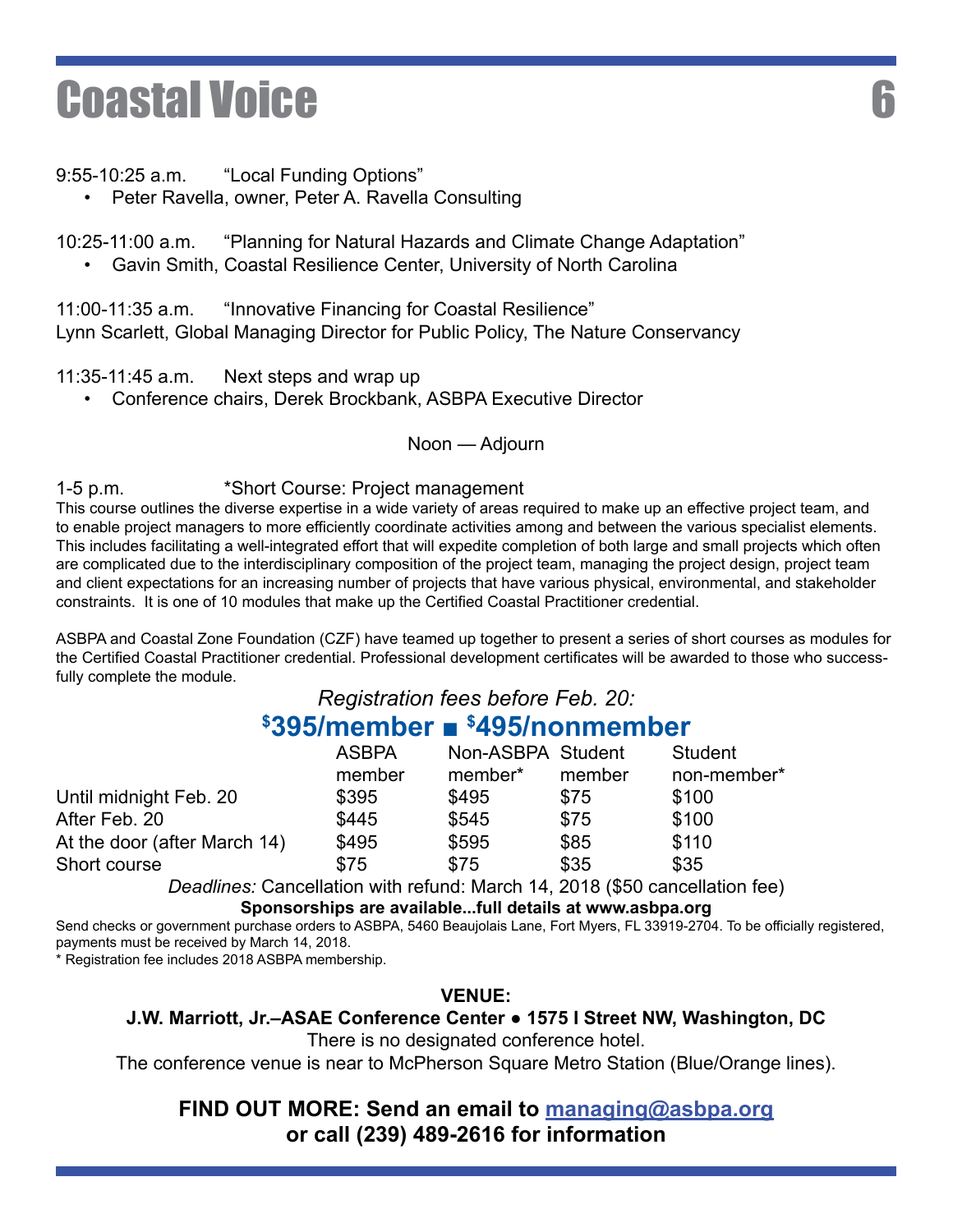## **Thanks to our 2018 Coastal Summit sponsors:**

### Reception sponsor:



### Lanyard sponsor:



### Handbook advertisers: Coastal Celebration:



# General sponsors:



## Notebook sponsor:



### Mobile sponsor:



### Summit-

■ Continued from page 5

**n** Coastal agency meetings with NOAA-NMFS, BOEM, USFWS, FEMA and USACE;

 $\blacksquare$  **Advocacy meetings** — with members of Congress;

■ **Hill briefing** — from congressional staff with discussion of key coastal issues;

■ Coastal Celebration recep**tion** — to recognize and honor our successful change-makers and projects;

**n** Project Management short **course** — developed by ASBPA and the Coastal Zone Foundation, towards fulfillment of requirements for a Certified Coastal Practitioner;

Please come to the 2018 Summit to represent our common coastal community interests, help build a government partnership with sound science for good public policy, and benefit your life and coastal community. Register now at https://www.regonline. com/builder/site/?eventid=2094348 ❖







ESTORI

THE MISSISSIPPI RIVER DELTA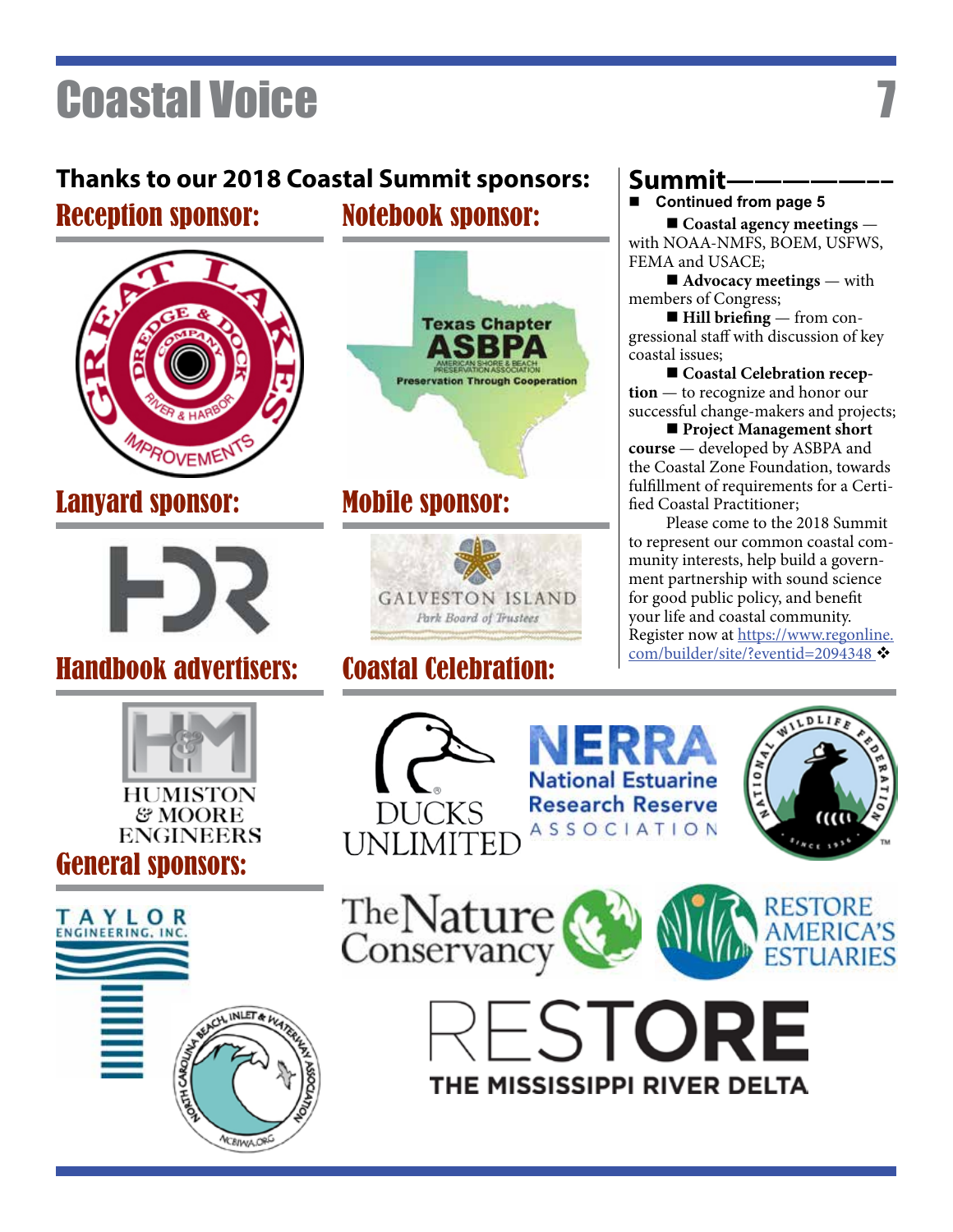## **ASBPA, CSO to collaborate on a Coastal Celebration on Capitol Hill**

#### **By DEREK BROCKBANK, ASBPA Executive Director**

At our Coastal Summit, we will<br>
once again be co-hosting a<br>
tol Hill" with Coastal States Organizaonce again be co-hosting a **L**"Coastal Celebration on Capition (CSO). It will be held March 21 at 5:30 p.m. in the beautiful Room 902 of

Hart Senate Office Building overlooking the U.S. Capitol. CSO represents the Governors of the 35 coastal states, territories, and commonwealths on ocean, coastal, and Great Lakes issues. ASBPA and CSO have a joint policy on the "Improved Management of America's Beaches" and have been coordinating our federal policy efforts with CSO, including drafting joint

letters and press statements on the Water Resources Development Act and coastal appropriations.

The Coastal Celebration is an opportunity to recognize and thank Congress and federal agencies for their support of the incredible work on behalf of our nation's coasts both now and in the future. This year's event will be a chance for coastal managers, business owners, conservation groups and other leaders working on coastal resource issues to connect with Congressional members and their staff.

We are thrilled to have Great Lakes Dredge and Dock as our Dia-

mond Sponsor for this event. We are also delighted to be partnering with many other organizations who work on the coast for this celebration.

Thanks in particular to National Wildlife Federation and Restore America's Estuaries for their generous silver sponsorship, and thanks to Ducks Unlimited, Environmental Defense Fund, National Estuarine

Research Reserve Association and The Nature Conservancy for their sponsorship of this great event!

We're looking forward this joint event and our continued partnership with CSO and these many coastal partners.  $\mathbf{\dot{v}}$ 

#### **Digital collection offers 90 years of ASBPA**

The digital collection of all the past *Shore & Beach* magazines (including a searchable index) from 1933 to 2016 and conference proceedings from 1927 through 1929 all on a convenient DVD is now available on a flash drive or a DVD. The cost is \$100 for members (or 5 for \$400), \$200 for non-members \$250 for libraries and other institutions. Fill out the order form (online at http://asbpa.org/wpv2/wp-content/uploads/2016/11/DV-

DOrderformASBPAfillable.pdf) and enclose a check or credit card information and send to ASBPA, 5460 Beaujolais Lane, Fort Myers, Florida 33919. If using a credit card, you can email or fax the info.  $\bullet$ 





## **Want some bragging rights?**

#### **By LEE WEISHAR, ASBPA Best Restored Beach Chair**

So you think you have the best<br>beach in the United States! You<br>think that your beach is the wirest, has the best sand, and provides **O** you think you have the best beach in the United States! You I think that your beach is the widthe absolutely best place to throw down your beach towel and spend a glorious day underneath a picture perfect blue sky. I am also sure that you are convinced that your community does more to maintain your nourished beach than your rivals just down the shore. Well if this is the case you should submit your beach for the ASBPA Best Restored Beach award so that when you win you will have unquestionable bragging rights for years to come.

After winning the Best Restored Beach Award, the benefits continue. For instance, your Convention and Visitors Bureau can use the award to publicize your beach. You can hold press conferences publicizing your award and/or use the award to gain face time with your representatives that have helped support you in obtaining funds to re-nourish your beach. This also gives them good publicity at the beach and also provides you yet another opportunity to show your competitors that you unquestionably have the best beach around. In short, we want to see your beach through your eyes so that we can feel pride that you have in

■ Continued on next page

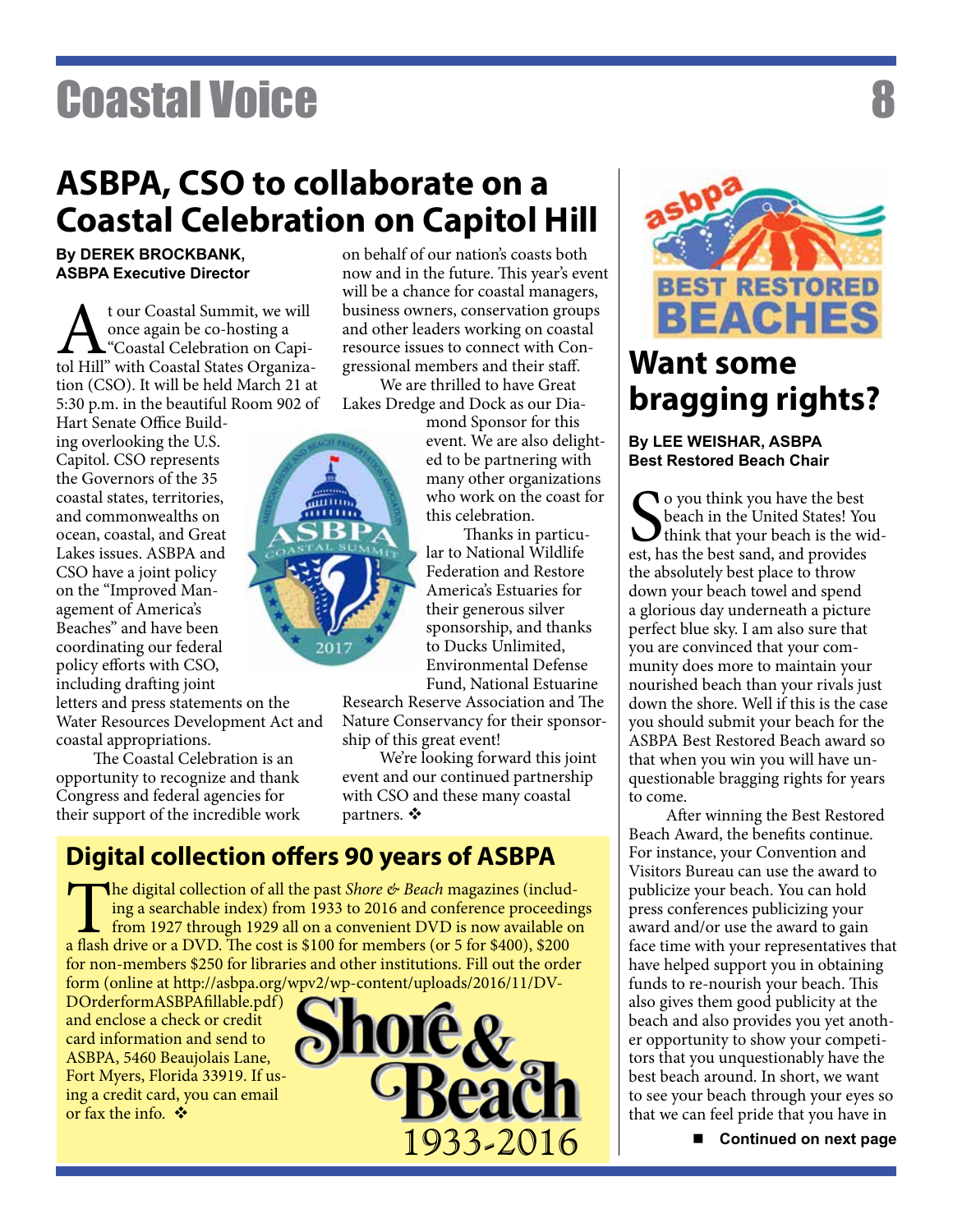#### **Best———————————–—————— Continued from page 8**

your beach.

So how do you obtain these bragging rights? Merely go to the ASBPA website (ASBPA.org) and click on the pulldown menu "About Us," and then click on "Awards." This will take you to the page with the application for the Best Restored Beach Award. In general, we are looking for the following information from established, as well as new, projects for the 2018Best Restored Beaches Award:

To meet submission deadlines, all nominations must be sent electronically to Bestrestoredbeach@asbpa.org by April 6, 2018. The nomination text must be in MS Word, WordPerfect, or PDF, and photos must be saved in JPEG or TIF formats. A nomination checklist is available at www.asbpa.org. We encourage all applicants to use this form to make sure their application is complete.

Nomination packages must contain the following:

1. Nominator's contact information (name, address, phone, fax, email).

2. The name and contact information for the nominee's public relations specialist who will be coordinating with the media for press releases, etc.

3. The name of the project manager, design engineer, and the dredge contractor who constructed the project.

4. Project description (whether or not it is a federal project, sponsors, designers, engineers, location, length, dates and volumes of nourishment material for each nourishment episode and dates of nourishments, obstacles overcome, success of project).

5. At least one professional quality color photograph of restored beach with release (tourist development councils and local resorts are good sources for photos of this quality).

6. Project locator map.



Prime Hook National Wildlife Refuge Barrier Beach, a 2017 Best Restored Beach winner.

7. Before and after restoration photographs.

8. A statement about why you consider this beach a best restored beach in the United States. (It is important to let the Committee know that you love your beach and that the restoration project was a benefit to the Community, storm damage protection, habitat restoration, recreation, or other).

9. If available, please include beach nourishment data for your current project, and historic beach nourishments, to include volume (cubic yards), cost, and length of shoreline restored. Your project will be added to our online geodatabase: https://gim2. aptim.com/ASBPANationwideRenourishment/

Winners will be notified in advance. ASBPA will prepare press releases to notify the media of the winner. Winners must agree to provide press releases to their local media and arrange for a representative to be present at the 2019 ASBPA Summit in Washington D.C. to accept the award.

All materials submitted will become property of the American Shore and Beach Preservation Association and will not be returned. Upon written request, a nomination from 2017 that was not chosen can be carried over to 2018. $\cdot$ 

### **Have you renewed your ASBPA membership yet?**

**Tor our individual members,** we send the first membership renewal invoice by email. If you didn't pay that invoice, you will have recently received a mailed invoice. Your membership was due Jan. 1, so we would be grateful if you would renew your membership by online, by mail or by fax as soon as possible. We need each of you! (if you are not going to renew, tell us that as well and we can avoid sending you any further invoices.)  $\diamond$ 

#### WWW.ASBPA.ORG

 $\mathbf{T}$ e hope you can join us in Washington, DC, this spring for some valuable time with our government officials and agencies. This year's Summit is later than usual, so make sure to note the date and mark your calendars for March 20-22, 2018! All the essential information is available on our Conferences page. It's not too late to become a sponsor of the Summit. Consider joining with ASBPA to make this event possible! Many thanks to those companies and groups who have already committed to sponsorships for this year. To sign up, click through the online registration link on the Conferences page.

We've had some exciting announcements lately — welcome to Dr. Nicole Elko, our new Science Director! This news and all the latest Beach News and updates on legislative action items are always linked to our home page. Follow us on Twitter and "like" us on Facebook to stay up to date with all of the latest news and happenings. *— Beth Sciaudone, Ph.D., ASBPA*  **Webmaster**  $\mathbf{\dot{v}}$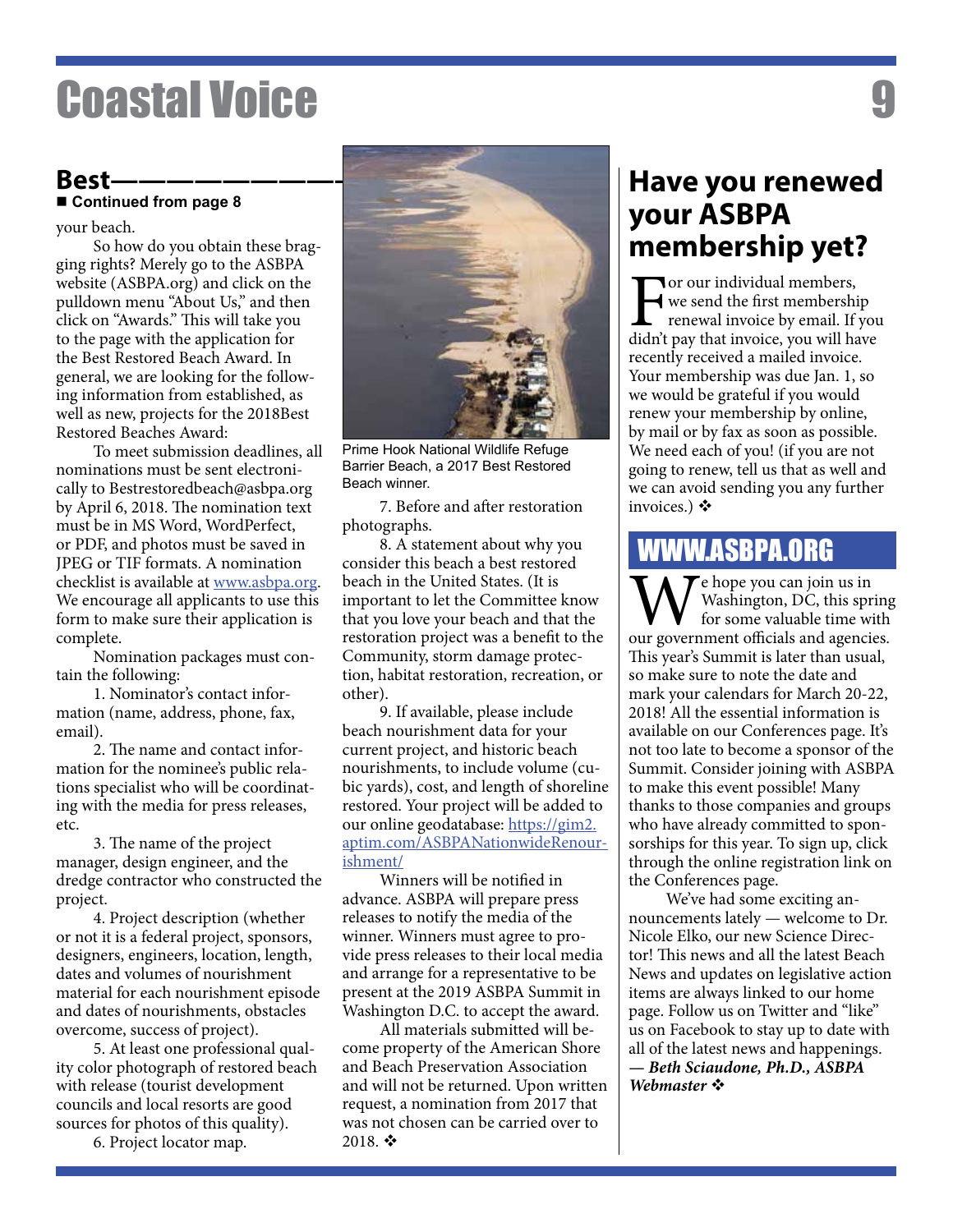## **2018 National Coastal Conference call for abstracts open, due May 4**

The American Shore & Beach<br>Preservation Association (ASB-<br>PA), in cooperation with the<br>Coastal Zone Foundation, announces Preservation Association (ASB-PA), in cooperation with the the Call for Abstracts for its 2018 National Coastal Conference, Oct. 30- Nov 2 at the Galveston Island Convention Center on Galveston Island, TX.

ASBPA is the nation's first organization to promote science-based policies for the preservation of coastal areas. The theme of the 2018 conference, "Resilient Shorelines for Rising Tides," continues to broaden our focus across the entire physical coastal and estuarine system. The National Coastal Conference provides an opportunity for coastal stakeholders and managers to develop collaborative networks to promote best management practices, while learning the latest science, engineering and policy needed to maintain and improve the health of our beachfront and estuarine shorelines and ecosystems.

In addition to our usual content of coastal science and engineering, policy and management, restoration and resilience, this year ASBPA's conference has a dedicated call for presentations on the day to day operations of public beaches and coastlines. We invite parks and recreation professionals who manage beaches and coastal areas and are responsible for their general upkeep, profitability, and community engagement to present on their successes and challenges. We hope that the scientific, engineering and restoration community can learn about the challenges of a managing a coastline

after restoration or between nourishments, and coastal managers can learn more about the physical and biological processes that impact their coastline.

Technical, policy-oriented, and "operational" presentations or posters are invited for a broad range of coastal & estuarine ecology, science, engineering, economics, and policy. Specific topics include, but are not limited to:

- Design Concepts and Projects
- • Green/Grey Infrastructure and Living Shorelines
- • Regional Comprehensive Coastal Studies
- • Lessons Learned from tropical storms/hurricanes (Matthew, Harvey, Irma, Maria, etc.)
- • Coastal & Estuarine Landscape Architecture
- Coastal & Estuarine Modeling
- • Coastal Hazard Mapping & Analysis Tools
- • Coastal & Estuarine Resiliency
- Sea Level Guidance, Planning and Adaptive Management
- • Beach Restoration and Coastal Structures
- • Lagoon, Wetland, Marsh, and Estuary Restoration and Enhancement
- Regional Sediment Management
- **Economics of Coastal Resources**
- Federal, State, and Local Coastal Policy, Regulatory and Legal Issues
- • Sand Source Rights
- Coastal Infrastructure Management
- Coastal Operations topics may include:
- • Community Outreach and Education
- Day to Day Coastal Operations

# ZAN COASTAL CONTRACT **Resilient Shorelines** for Rising Tides

CALINE CON 2018



- • Managing the public (e.g. keeping people off dunes, pet issues, hazard warnings)
- • Creating and managing revenue streams (e.g. parking, concessionaires, etc.)
- **Marketing**
- Waste/litter management
- Health and Safety (e.g. lifeguard issues, rip current, ADA accessibility)
- Access issues

Presentations may be PowerPoint or poster format. Abstracts (up to 500 words) are due by May 4, 2018, and can be emailed to abstracts@asbpa.org. Submit abstracts via the online form at www.asbpa.org. Presenters are responsible for all of their expenses including travel, lodging, and registration fees. Notification of presentation status will occur by June 25, 2018. Additional information can be found at www.asbpa. org.  $\bullet$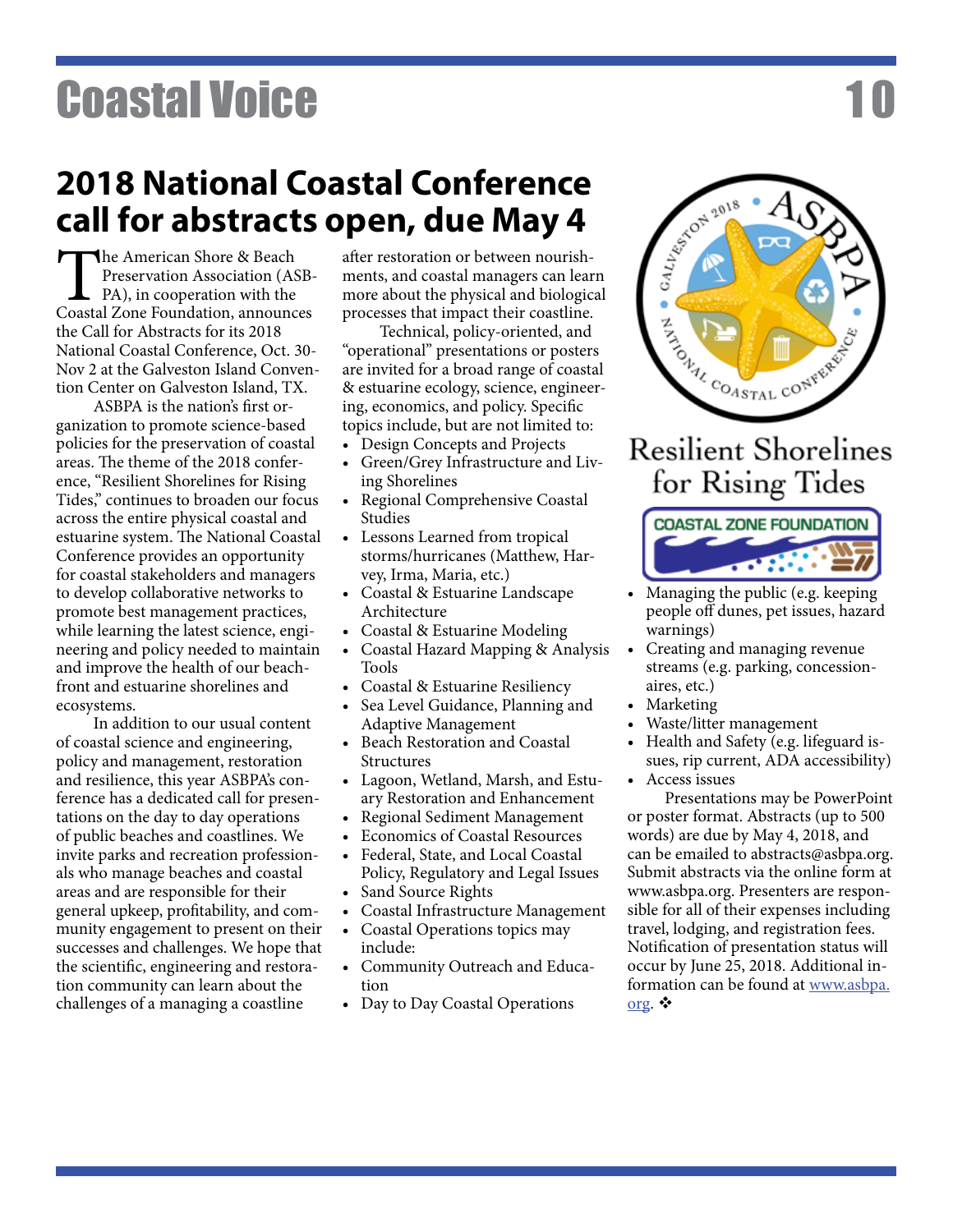### **Finding passion for science in the swamp**

**By MATTHEW SIRIANNI, Ph.D. Student, Florida Atlantic University Department of Geosciences**

Coming from a small town<br>in western New York a few<br>hundred miles away from the<br>nearest ocean, it's safe to say that my in western New York a few hundred miles away from the life has not always revolved around the ocean. One of my earliest experiences of the beach was on a vacation to my grandma's condo in Naples, Florida. I can remember being so excited to swim in the ocean and play on the beach, only to be let down once we got there. We had come during a red tide, so our fun beach vacation had to be relegated to the pool instead.

My appreciation for coastal environments didn't start until I reached middle school. Around this time, my parents bought a house on the South Carolina coast outside of Charleston and we began to spend part of the summer there every year. Here we could bike on the beach, swim in the ocean, kayak in the salt marshes, watch baby sea turtles hatch, and see dolphins strand feeding — all in the same day!

In 2010, I started my undergraduate degree in Environmental Geology at Bucknell University in Lewisburg, Pennsylvania. While our curriculum didn't include any classes specifically about coastal/marine geology, I was exposed the basics in my geomorphology and sedimentology classes. Being located in Central Pennsylvania, our department was ideally suited for studying fluvial geomorphology, with the countless rivers, streams, and wetlands that flow through the area.

Because of this, I initially gravitated towards this field and was given the opportunity to participate in many field-based undergraduate research projects. I even had the chance to help design and implement a wetland restoration project for an impaired stream located on Bucknell's campus.



Matthew Sirianni

During my junior year, I was introduced to geophysics by my undergraduate advisor, Dr. Rob Jacob. I immediately fell in love with the subject and decided to pursue it further for my undergraduate thesis. For this project, I employed micro-gravity techniques to map alluvium thickness and bedrock topography along the West Branch of the Susquehanna River near Muncy, Pennsylvania.

Despite having to lug around a 70-pound marine battery all summer to power the gravimeter, I was hooked. While presenting my undergraduate thesis at the 2013 American Geophysical Union Fall Meeting, I met my current adviser, Dr. Xavier Comas, and decided to apply to Florida Atlantic University (FAU) to further my study of geophysics at the graduate level.

I am currently in my fourth year of the Geosciences Ph.D. program at

The Student/New Professional Committee submits a monthly column that either highlights research or experience of ASPBA's students and new professionals. If you are a student or new professional and would like to contribute to the monthly student/ new professional column, please contact Corey Aitkin coreyaitken115@gmail. com . If you are seasoned professional and would like to connect with any of the monthly writers, please contact Eve Eisemann Eve.R.Eisemann@usace.army.mil.

## **Students & new professionals** American Shore & Beach Preservation Association Advocating for healthy coastlines

FAU. My research is centered around using near-surface geophysical (i.e. ground penetrating radar) and ecological (i.e. gas traps, time-lapse cameras, and eddy covariance) methods to characterize spatial and temporal variability in methane gas-flux dynamics of subtropical wetlands throughout the Big Cypress National Preserve (BCNP), Florida.

Much of my time is spent doing field-based work, which involves trudging through the swamp with heavy geophysical equipment, getting eaten alive by giant swarms of mosquitos, and attempting to avoid coming too close to an alligator. Despite how awful this might sound, overcoming these hardships is an intensely rewarding experience and has allowed me to develop a strong appreciation for the natural beauty of South Florida's wetlands and the tribulations of swamp life experienced by the early natives and settlers.

This past October I became a new member of ASBPA and attended the National Coastal Conference for the first time ever. Working as a volunteer for this conference, I was exposed to a plethora of examples of how coastal geomorphologic concepts I've learned from Dr. Tiffany Roberts Briggs' classes at FAU are applied to solve real world issues. I feel that the strong presence from academic, government, and industry professionals in ASBPA is a real strength and speaks to the importance that coastal issues play in our modern society.

Being new to the association, I also found the members to be wel-

**Continued on next page**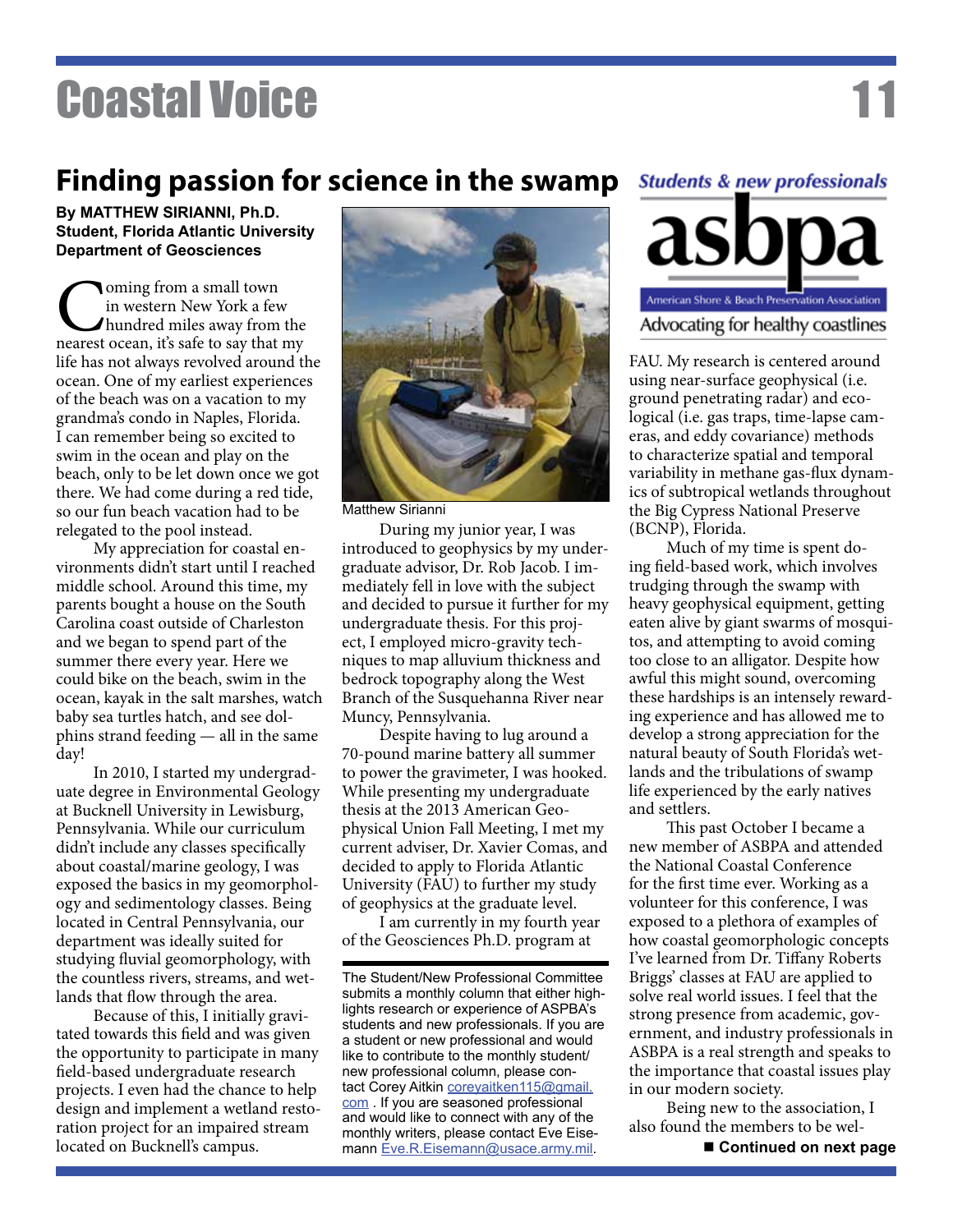#### CHAPTER REPORTS

### **New Feb. 1 date set for Texas Chapter luncheon**

#### **By JERRY MOHN, Texas Chapter President**

The Texas Chapter of the ASBPA<br>planned a luncheon meeting on<br>Jan. 17, 2018, in Galveston. The<br>Executive Committee was coming to planned a luncheon meeting on Jan. 17, 2018, in Galveston. The Executive Committee was coming to Galveston to plan for the Fall Technical Conference here and to attend the meeting. We had 125 people advise they would attend the meeting and coming from all along the Texas Coast and from the State Capital, Austin. Unfortunately, Mother Nature decided to blanket the entire state and surrounding areas with a hard freeze and sleet.

It's a rarity for the Houston/ Galveston area to receive below freezing weather but the uninvited Arctic front blanketing most of the U.S. arrived the beginning of the week. The meeting was on a Wednesday and the Executive Committee planned to come in Tuesday during the day. With the wind and freeze hitting the greater Houston area, all the flights were diverted and the Executive Committee had long waiting times at various airports for a flight to Houston.

As the weather worsened in the area, many flights were then cancelled and most of the Executive Committee were able to return home with one being diverted to Los Angeles! The Texas Chapter decided to cancel the meeting since many members would be driving in on icy roads and we were concerned about their safety.

However, all is not lost, the Texas Chapter Board of Directors agreed to reschedule the meeting date to Feb. 1 here again in Galveston at the same

## **Storm processes and impacts workshop set for April 16-18**

**Registration is now open for the U.S. Coastal Research Program**<br>Storm Processes and Impacts. set for U.S. Coastal Research Program's 2018 workshop: Forecasting Storm Processes and Impacts. set for April 16-18 at the Hilton St. Pete Bayfrront in St. Petersburg, FL.

The goal of this workshop is to convene coastal stakeholders across all sectors — academics, government, industry, NGOs — to synthesize our present capabilities for modeling storm processes, forecasting impacts, and to

place but unfortunately the Executive Committee will not be able to attend. We really wanted to showcase Texas and Galveston. We are pleased to have the same speakers for the Feb. 1 meeting.

Other meetings we plan will be the fourth Symposium this time in Corpus Christi at the Harte Institute (Texas A&M) the end of April. We also plan another partnering and collaborating meeting with the Galveston District U.S. Army Corp of Engineers, who handle the entire Texas coast, in August. There will most likely be another meeting toward the end of the year either the upper or middle coast of Texas.  $\mathbf{\hat{v}}$ 

#### Student–<del>—</del>-**Continued from page 11**

coming and supportive, which gave the meeting a community or almost family-like feel. As someone who is interested in learning more about career opportunities in the coastal engineering and coastal research fields, I found this meeting particularly beneficial. Many of the professionals I met were beyond helpful and gracious enough

to share their own experiences and insights into the industry.

My family's tradition of going to South Carolina every year continues to this day, and is one of the only times of the year that my whole family is together under one roof. As a new member of the ASBPA family, I can't wait to be a part of the next "family vacation."

#### **California Chapter sets April 17-19 conference**

#### **By KIM GARVEY, CSBPA President**

S<sub>conc</sub> Tave the Date for California Shore & Beach Preservation Association's 2018 Conference, "Coastal Conditions – Strategies for the Present and Future." It will be held at the Bodega Marine Laboratory, Bodega Bay, California, April 17-19, 2018.

Learn from invited speakers, participate in pop-up and poster sessions, and provide input for CSPBA action. Further details and conference website coming in early February.  $\mathbf{\hat{*}}$ 

ments are needed. There will be a subsequent call for proposals, funded by the participating federal agencies, for research projects that focus on addressing pertinent questions identified in the meeting. More information and a draft agenda will be posted soon. Registration and reservation

determine/prioritize where advance-

deadline is March 15, 2018; details at https://uscoastalresearch.org/stormsworkshop  $\bullet$